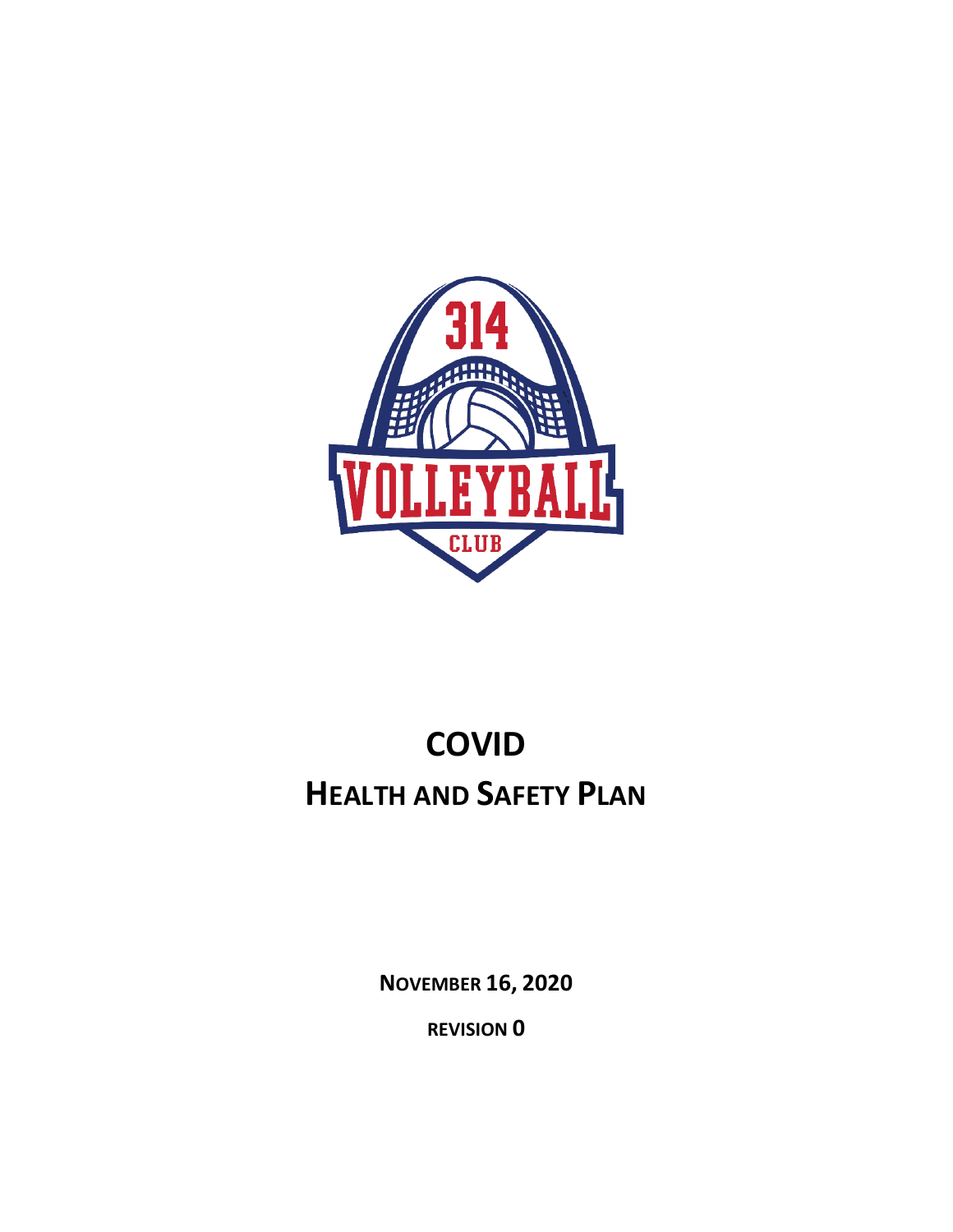The St. Louis County Department of Health may require all club volleyball teams to submit a Health and Safety Plan to minimize the risk of transmission of the Coronavirus during club activities. The plan and guidelines below incorporate guidance from the USAV Return to Play Guidance, St. Louis County Guidance and requirements, the Center for Disease Control and Prevention (CDC) guidelines, and the St. Louis Sports Medicine COVID-19 Task Force Recommendations

**RISK CATEGORIES** – The USA Volleyball Return to Play Guidelines from May 2020 categorize the volleyball activities into three types of risk categories:

- 1) Low Risk Individual skill development (passing drills, blocking, hitting, setting, serving, general fitness, strength training) at home (backyard, driveway, in-home), alone or with household members and with owned and sanitized equipment.
- 2) Medium Risk The above activities in public spaces alone or with household members; individual skill development with non-household members following the recommended physical distancing and sanitizing volleyballs.
- 3) High Risk Individual skill development with non-household members not following the recommended physical distancing & not sanitizing volleyballs. Participating in any team or group play.

#### **GENERAL**

- 1) Full team practices with all rostered coaches are allowed.
- 2) Games and competitions with other teams are allowed.
- 3) Teams will follow all tournament and facility requirements.
- 4) Scrimmage(s) against Metro St. Louis teams only.
- 5) We will have hand sanitizer available at a predetermined location during practice that contains at least 60% alcohol.
- 6) Masks/face coverings MUST be worn by all non-players for entire time in the facility.
- 7) Up to one parent or guardian per player will be allowed at each practice, if allowed by the facility.
- 8) Two coaches must be at practice to open the doors to players
- 9) Areas for backpack and equipment storage for each player will be at least 6 feet from the next closest player.
- 10) An isolation area for players, that can't pass the screening will and have to wait for a ride home, will be identified.
- 11) All screening results will be documented and maintained.

#### **BEFORE ACTIVITIES**

- 1. Disinfect the net tape, net pads, and poles prior to starting each practice.
- 2. Set up the huddle area so it is social distanced.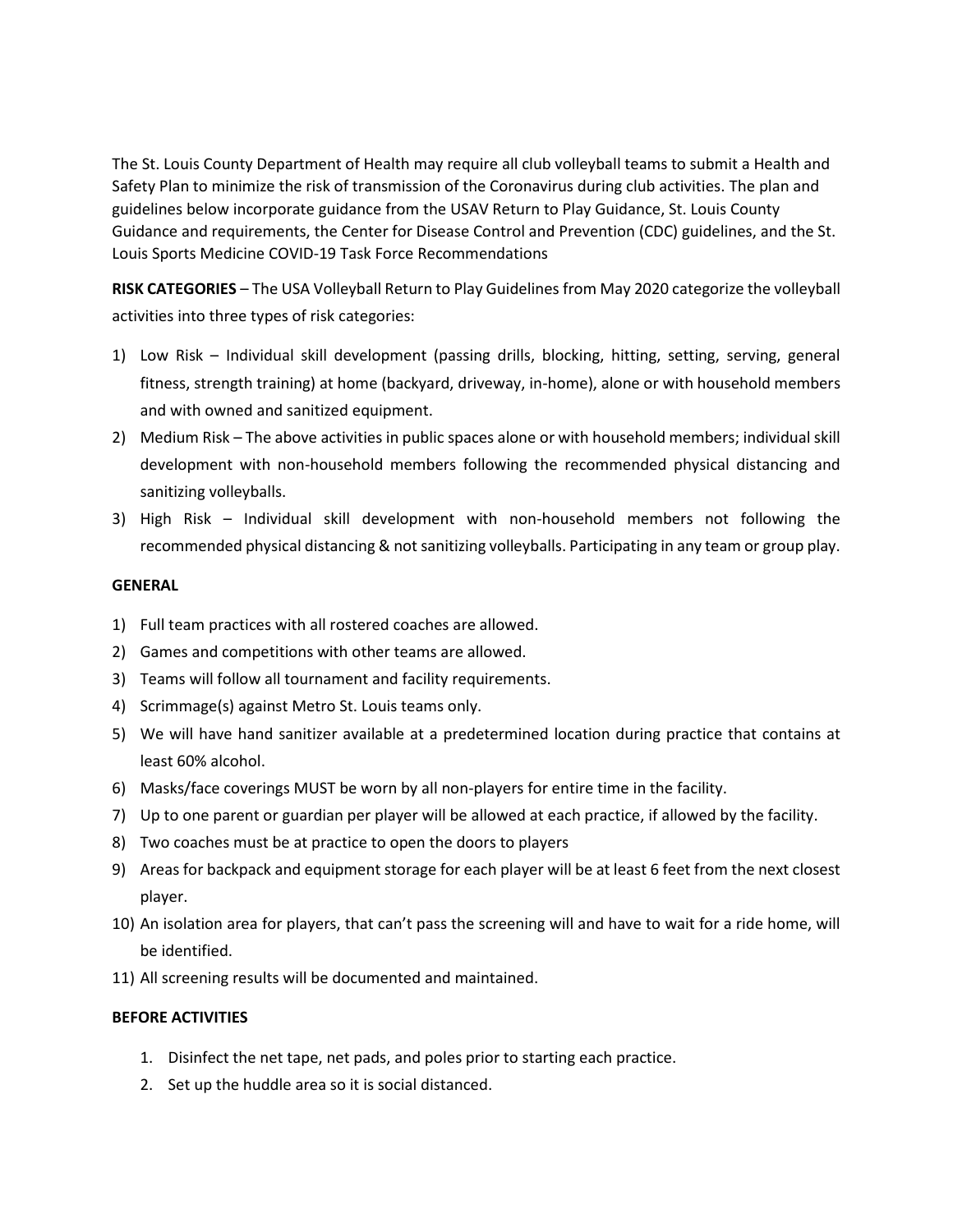- 3. Unlock the doors when we have 2 coaches and can begin the screening process, no more than 15 minutes prior to practice.
- 4. All facility entrants must pass the screening criteria in Attachment 1.
- 5. At tournaments everyone should transport their own children to the venue. Carpools are discouraged and club sponsored/organized car pools are prohibited.

#### **DURING ACTIVITIES**

- 1. With any sneeze or cough, the player should wash or sanitize their hands before returning to play.
- 2. Players must wear mask/face covering when not actively playing or during water breaks.
- 3. Players should wear mask/face covering while playing unless involved in strenuous physical exertion (i.e. conditioning), but it is strongly recommended that players wear mask/face covering at all times.
- 4. Set up drills to keep players apart as much as possible.
- 5. Have masks on during all discussions.
- 6. No high fives or fist bumps. Be creative about how to congratulate or celebrate a point.
- 7. Use hand whistles as opposed to regular whistles.
- 8. Space players at least 6 feet apart during warmups and training or running.
- 9. Space the players out on the bench and wear masks on the bench.
- 10. All non-players wear masks at all times.
- 11. No sharing of water bottles.
- 12. Drinking fountains are off limits.
- 13. Use hand sanitizers during water breaks.

#### **AFTER ACTIVITIES**

- 1. Disinfect the balls, ball cart, net tape, net pads, and poles.
- 2. Ensure safe and correct use and storage of disinfectants, including storing products securely away from children. Use products that meet EPA disinfection criteria.
- 3. One coach is responsible for proper cleaning and disinfection of objects and equipment, particularly for any shared equipment or frequently touched surfaces.
- 4. Cleaning products should not be used near children, and staff should ensure that there is adequate ventilation when using these products to prevent children or themselves from inhaling toxic fumes.

#### **RETURN TO ACTIVITIES AFTER A POSITIVE TEST**

1. At least 10 days have passed since symptoms first appeared. During this time the athlete/coach should not participate in any exercise while monitoring of clinical worsening of symptoms.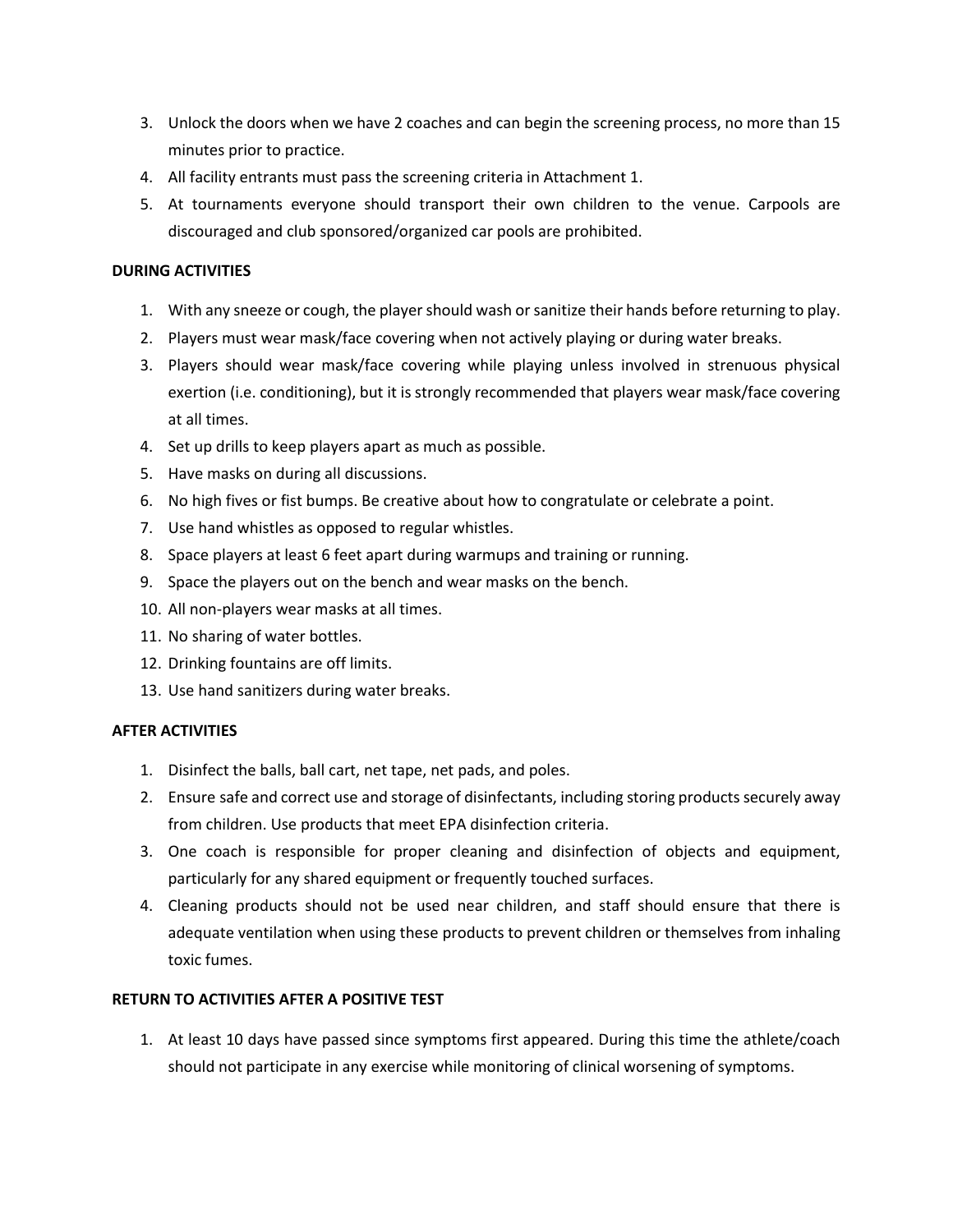- 2. Symptoms have resolved, no fever (>100.4) for 24 hours without fever reducing medications, improvement in respiratory symptoms (cough, shortness of breath).
- 3. The patient should be evaluated and provide a note for sport participation from a medical provider (MD, DO, NP, PA).
- 4. After clearance from a medical provider the athlete needs to go through the Return to Play Protocol, as prescribed by the medical provider, with a coach or athletic trainer.
- 5. If symptoms worsen or new symptoms occur during return to play such as, but not limited to, chest pain, chest tightness, palpitations, or lightheadedness, if not previously defined by the medical return to play clearance, the athlete/coach will cease activities and follow-up with a medical provider.